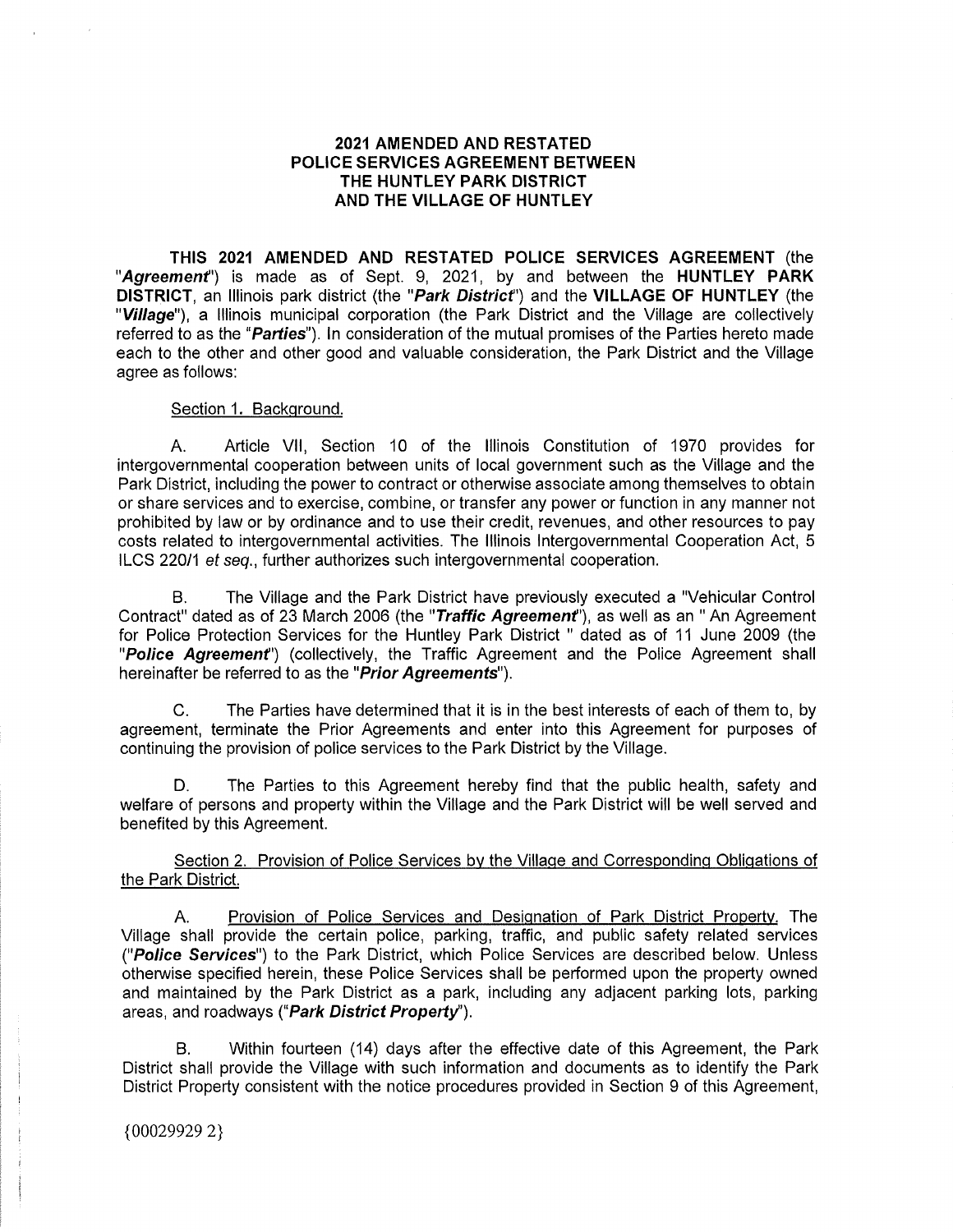including a list of common addresses and a map of such Park District Property. Within a reasonable time thereafter, the Village may exclude any property from the Park District Property that it deems appropriate upon written notice to the Park District. The Parties agree to negotiate in good faith regarding any dispute over what property is included as Park District Property. The Village shall have no obligations under this Agreement to perform any services on the Park District Property until the Parties agree as to which properties constitute the Park District Property.

C. To the extent that the Park District acquires any new property after the procedures described in Section 2.B that it would like included as Park District Property, then the Park District shall submit a request to the Village to have the property added as Park District Property, which request the Village may grant or deny in its absolute discretion.

D. The Village shall have the authority to enforce all laws **("Laws")** on property owned or maintained by the Park District, including the Park District Property. These Laws shall include all Park District's local ordinances, the Ordinance Code of the Huntley Park District, and any State or Federal laws.

- E. Police Services shall include the following:
	- 1. Providing police vehicles, equipment, and officers who shall, under the direction and control of the Village, patrol Park District Property and enforce all Village ordinances, Park District ordinances, and laws of the State of Illinois. This shall include traffic and parking enforcement.
	- 2. As generally provided in the Village, respond to calls for service and provide periodic patrol on Park District Property in accordance with the Village's police department operating procedures.
	- 3. To the extent that the Village's needs for police services conflict with the Police Services provided to the Park District, then the provision of police services to the Village shall take priority over the provision of Police Services to the Park District.

F. All Village police officers and other employees who provide Police Services shall be subject to the exclusive control and direction of the Village. The Village shall perform the Police Services, and provide the equipment related thereto, consistent with Village policies and discretion. The Village shall not be liable for any loss or damage by reason of its failure to perform any Police Services, and the Park District expressly waives any claims against the Village relating to the Village's failure to perform Police Services.

G. The Village agrees to make a copy of the Park District's ordinances available to its police department staff.

H. Obligations of The Park District. The Park District agrees to perform the following to enable the Village to efficiently and properly fulfill its obligations under this Agreement:

> 1. Appoint the Village designated prosecutor to be the prosecuting authority for all offenses that occur on Park District Property within the scope of the Police Services.

{00029921} 2)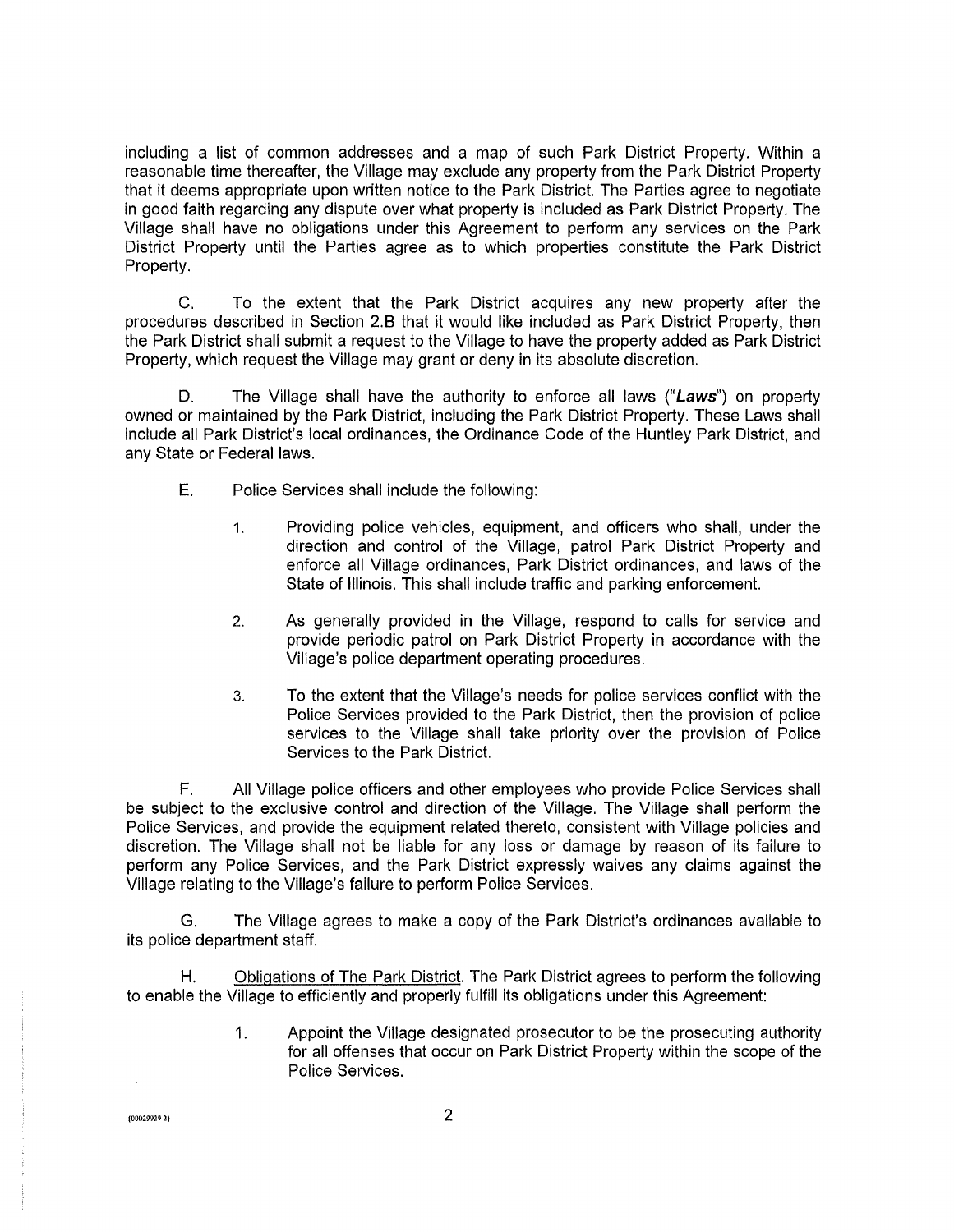- 2. Cooperate with the Village in reviewing the codes, ordinances, and requirements of the Park District that are within the scope of the Police Services and, to the extent requested by the Village, amend such codes, ordinances, or requirements so that they do not conflict with the codes, ordinances, and requirements of the Village. If the Park District elects not to so amend any code, ordinance, or requirement requested by the Village, any such code, ordinance, or requirement shall be deemed excluded from the scope of Police Services under this Agreement.
- 3. The Park District shall cooperate with the Village's efforts to provide Police Services, including, but not limited to, providing information when requested and, when appropriate, signing complaints relating to violations on Park District Property.

Section 3. Payments and Costs.

A. Fines, Fees, Costs, and Forfeitures Belong to the Village. All fines, fees, costs, and forfeitures resulting from violations of the Park District's local ordinances that are enforced by the Village pursuant to this Agreement (collectively, **"Fines")** shall be paid to and retained by the Village and the Village shall be responsible for collection of all said fines and forfeitures. To the extent that any Fines are received by the Park District, the Park District shall remit those Fines to the Village within 30 days.

B. Payments Affected by Termination. In the event of termination of this Agreement by either party, any Fines received by the Park District shall still be remitted to the Village.

C. Prosecution Costs. The Village shall pay the costs associated with prosecution services performed in connection with the Police Services performed by the Village.

#### Section 4. Insurance and Indemnification.

A. Coverage Provided. The Village agrees to provide the following insurance coverages for the Police Services:

- 1. Commercial General Liability;
- 2. Business Liability for any equipment used in the provision of the Police Services under this Agreement;
- 3. Workers' Compensation (statutory amount); and
- 4. Employers' Liability for employees of the Village who perform Police Services under this Agreement.
- B. Indemnification.
	- 1. The Village shall defend, indemnify, and hold the Park District and its officers, officials, employees, agents, attorneys, and representatives (the **"Park District Indemnified Parties")** harmless from and against any and all claims which may arise out of the provision of Police Services by the Village under this Agreement, except to the extent caused by the

{000299292}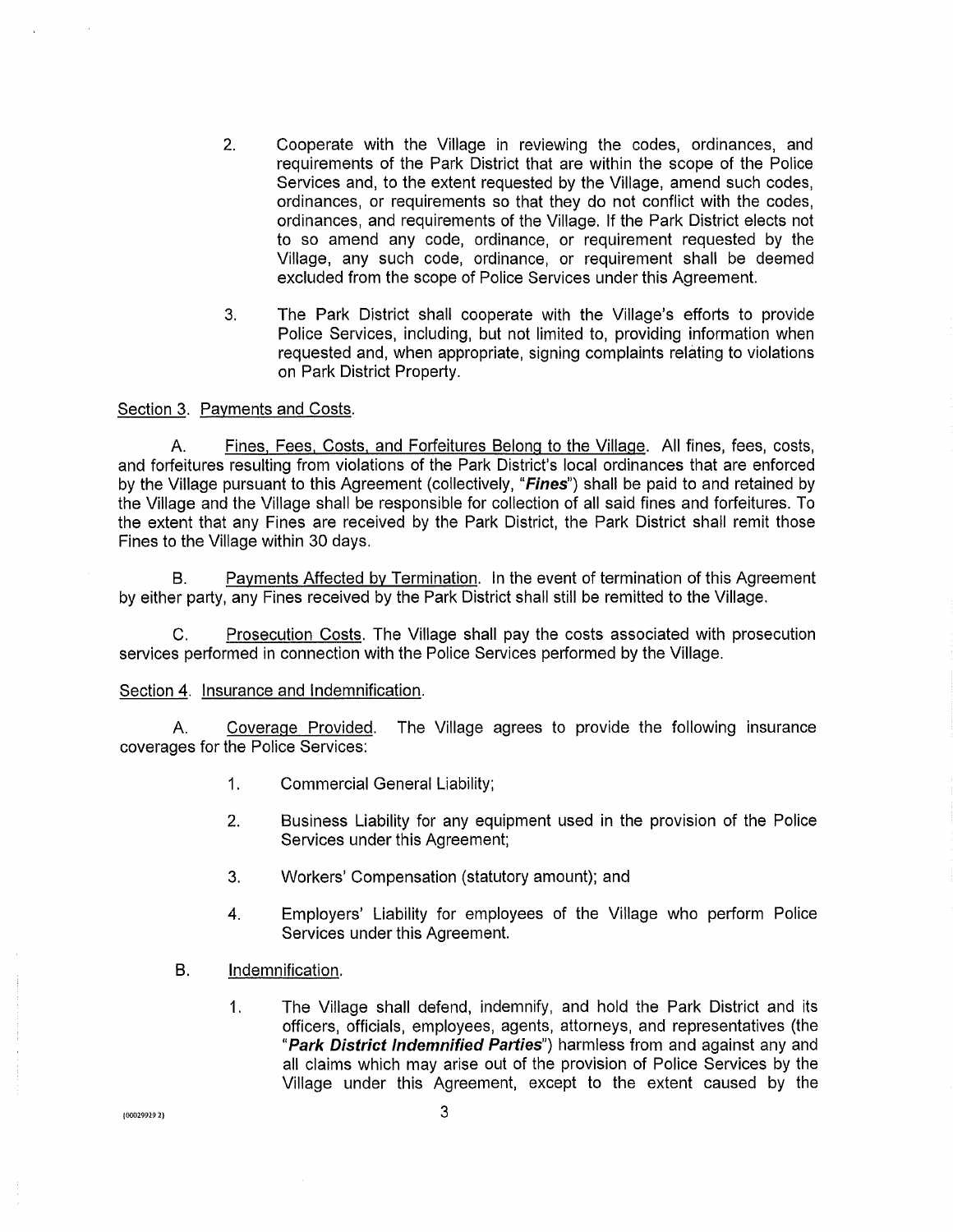negligence of the Park District (or its officers, officials, employees, agents, attorneys, and representatives). In the event of a claim or litigation arising under this Section 4.B.1, The Village shall have a duty to defend the Park District Indemnified Parties against any such claim or litigation.

2. The Park District shall defend, indemnify, and hold the Village and its officers, officials, employees, agents, attorneys, and representatives (the **"Village Indemnified Parties")** harmless from and against any and all claims which may arise out of the obligations of the Park District under this Agreement, except to the extent caused by the negligence of the Village (or its officers, officials, employees, agents, attorneys, and representatives). In the event of a claim or litigation arising under this Section 4.B.2, the Park District shall have a duty to defend the Village Indemnified Parties against any such claim or litigation.

C. Proof of Coverage. The Village agrees to furnish to the Park District a certificate of insurance coverage detailing the self-insurance or commercial insurance as provided by its insurer upon execution of this Agreement. The certificate shall name the Park District as an additional insured on all certificates memorializing the coverages set forth in Section 4.A.

D. Termination of Coverage. If the Village's coverage as provided by its insurer is terminated for any reason:

- 1. The Village shall promptly notify the Park District of receipt of any such notice; and
- 2. The Village agrees to use its best efforts to provide comparable coverage either through membership in a joint risk management association or through commercial insurance carriers. If The Village is unable to obtain satisfactory substitute insurance coverage as provided in Section 4.A, the Park District may terminate this Agreement.

E. Survival. The indemnification and duty to defend required herein shall survive the expiration of this Agreement.

#### Section 5. Promotion of Interaction and Communication.

The Parties agree that they desire to establish a variety of means to enhance and promote communication and cooperation between the Village and the Park District. In addition to those matters otherwise addressed in Agreement, each party agrees to inform the other party, as the case may be, when specific complaints are brought by their respective residents or customers, including without limitation the date and time of the call, complainant's contact information, and a description of the complaint. The Parties agree to work cooperatively with to determine appropriate actions to be taken to resolve the complaint and handle through the Village's normal complaint procedures.

#### Section 6. Dispute Resolution.

A. Negotiation. The Parties desire to avoid and settle without litigation any future disputes that may arise between them related to this Agreement. Accordingly, the Parties agree to engage in good faith negotiations to resolve any such dispute. If any party has a dispute

 $(000299292)$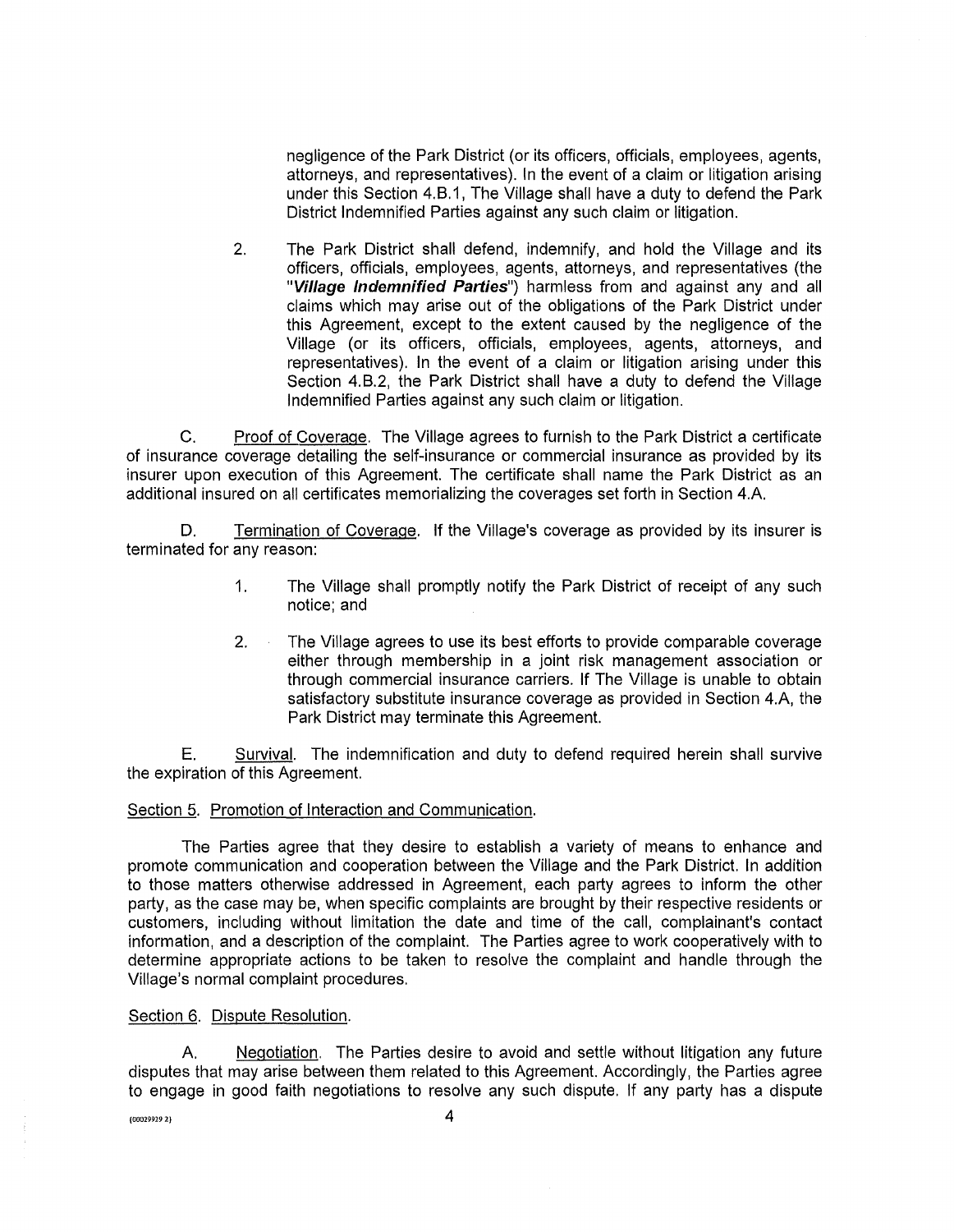about a violation, interpretation, or application of a provision of this Agreement, or a dispute regarding a party's failure to comply with this Agreement, then that party may serve on the other party written notice, delivered as provided in Section 9 of Agreement, setting forth in detail the dispute, the provisions of this Agreement to which the dispute is related, and all facts and circumstances pertinent to the dispute. The Parties then, within seven (7) days, shall schedule a date certain for representatives of the Parties to meet in a conference to resolve the dispute. Such conference shall be conducted within thirty (30) days after notice of the dispute has been delivered as provided herein.

B. Continuation of Services and Payments. During all negotiation proceedings and any subsequent proceedings provided for in this Section 6, the Village and the Park District shall continue to fulfill the terms of this Agreement to the fullest extent possible.

C. Remedies. Provided that the Parties have met their obligations under Section 6.A, the Parties shall be entitled to pursue such remedies as may be available in law and equity. The requirements of Section 6.A shall be waived in the event of either significant risk of irreparable harm or significant jeopardy to public health and safety.

### Section 7. Term: Termination.

A. Initial and Renewal Terms. The initial term **("Initial Term")** of this Agreement shall be until September 1, 2025. The Agreement shall automatically renew at the end of the Initial Term for additional two-year terms on the same terms hereof, unless a party provides notice (in the manner required herein) to the other party at least 90 days before the end of the then-applicable term of its intention not to renew this Agreement.

B. Termination. This Agreement may be terminated prior to the expiration of the Initial Term or any extension hereof pursuant to one of the following procedures:

- 1. By written amendment to this Agreement duly authorized by the appropriate legislative action of the Parties; or
- 2. By written notice served by the party desiring to terminate this Agreement upon the other party, specifically stating that the party sending the notice is exercising its right to terminate this Agreement. Such a notice shall be effective 180 days after its issuance.

#### Section 8. Miscellaneous.

Unfunded Mandates. The Parties acknowledge that significant changes have occurred in legal requirements of Police Services over the past decade and may occur in the future. In the event that unfunded mandates arise which impose obligations on the Village over and above current obligations, then the Parties agree to negotiate a sharing of the costs incurred to comply with said mandates, and the Parties agree to be responsible for their fair share of said costs.

B. Effective Date; Termination of Prior Agreements. This Agreement shall be effective on the date it is executed by both Parties **("Effective Date"),** and Police Services shall commence on the Effective Date. By mutual agreement of the Parties, the Prior Agreements shall terminate as of the Effective Date.

 $(0.002992921)$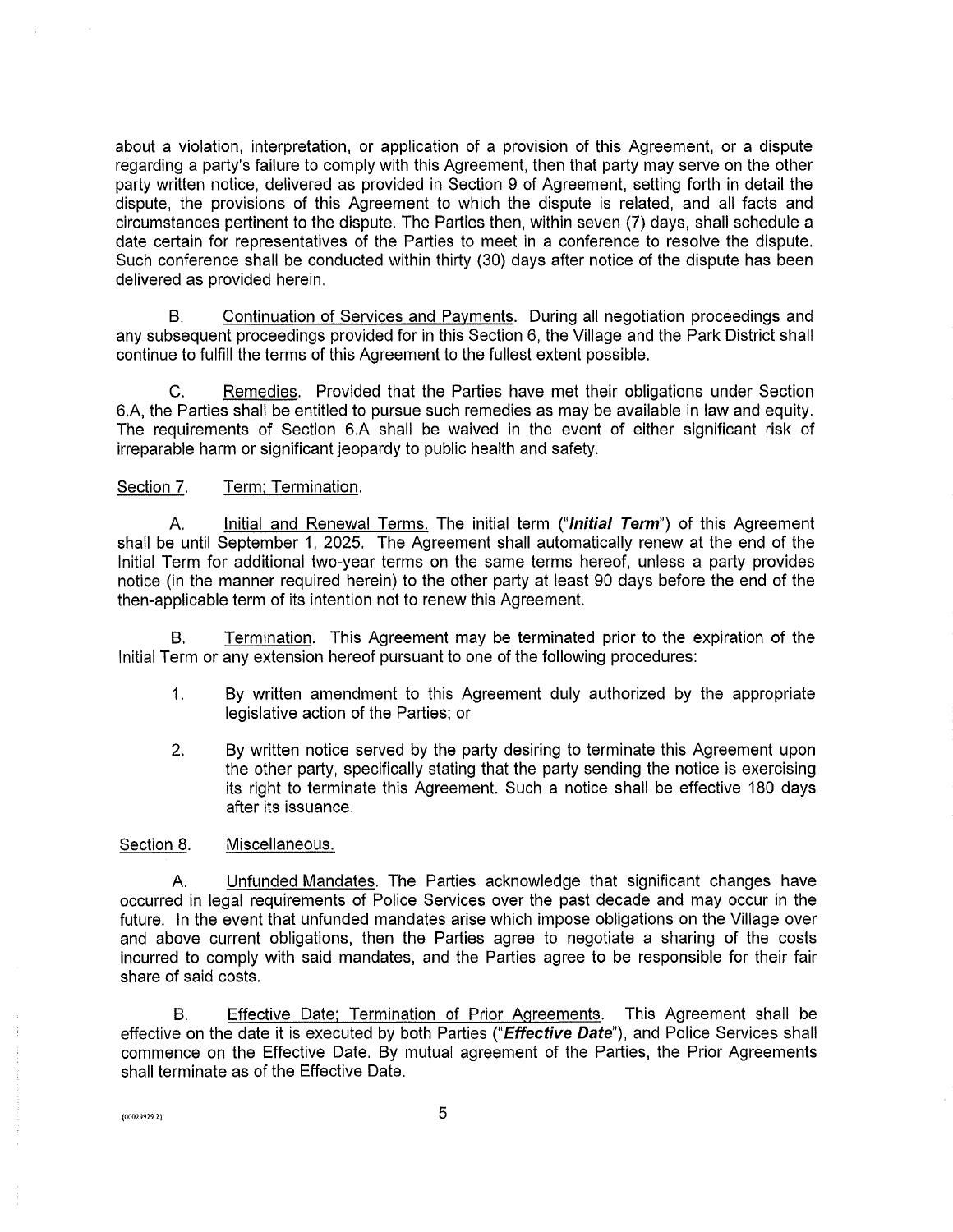C. Impact of Future Development. If the Park District approves future development that has the potential to increase demand on Police Services provided by the Village in accordance with this Agreement, the Parties agree to discuss an appropriate compensation to be paid to the Village for the additional services provided.

Section 9. General Provisions.

A. Notice. Any notice or communication required or permitted to be given under this Agreement shall be in writing and shall be delivered (i) personally, (ii) by a reputable overnight courier, or (iii) by U.S. Mail, postage prepaid. By notice complying with the requirements of this Section, each party to this Agreement shall have the right to change the address or the addressee, or both, for all future notices and communications to them, but no notice of a change of addressee or address shall be effective until actually received.

Notices and communications to the Park District shall be addressed to, and delivered at, the following address:

> Huntley Park District 12015 Mill Street Huntley, IL 60142 Attention: Executive Director

with a copy to: John Cowlin Cowlin & Curran P.C. 20 Grant St. Crystal Lake, IL 60014

Notices and communications to the Village shall be addressed to, and delivered at, the following address:

> Village of Huntley 10987 Main Street Huntley, Illinois 60142 Attention: Village Manager

with a copy to: Betsy Gates-Alford Filippini Law Firm, LLP 990 Grove Street, Suite 220 Evanston, Illinois 60201

B. Time of the Essence. Time is of the essence in the performance of this Agreement.

C. Non-Waiver. No party shall be under any obligation to exercise any of the rights granted to it in this Agreement. The failure of any party to exercise at any time any right granted to such party shall not be deemed or construed to be a waiver of that right, nor shall the failure void or affect the party's right to enforce that right or any other right.

D. Consents. Unless otherwise provided in this Agreement, whenever the consent, permission, authorization, approval, acknowledgement, or similar indication of assent of any party to this Agreement, or of any duly authorized officer, employee, agent, or representative of any party to this Agreement, is required in this Agreement, the consent, permission, authorization, approval, acknowledgement, or similar indication of assent shall be in writing.

 $(0.00299292)$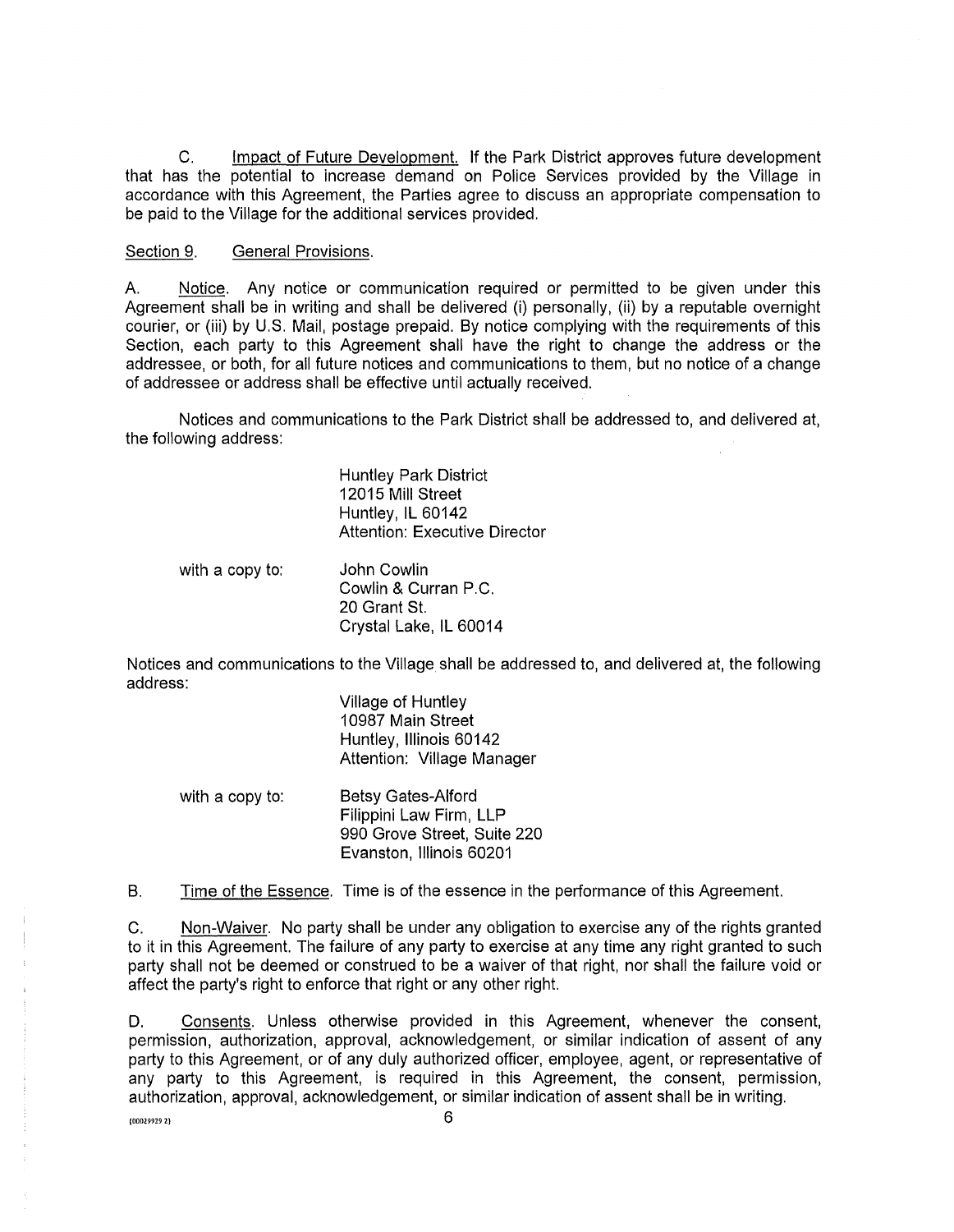E. Governing Law. This Agreement shall be governed by, and enforced in accordance with, the internal laws, but not the conflicts of laws rules, of the State of Illinois.

F. Severability. It is hereby expressed to be the intent of the Parties to this Agreement that should any provision, covenant, agreement, or portion of this Agreement or its application to any person or property be held invalid by a court of competent jurisdiction, the remaining provisions of this Agreement and the validity, enforceability, and application to any person or property shall not be impaired thereby, but the remaining provisions shall be interpreted, applied, and enforced so as to achieve, as near as may be, the purpose and intent of this Agreement to the greatest extent permitted by applicable law.

G. Entire Agreement. This Agreement constitutes the entire agreement between the Parties and supersedes any and all prior agreements and negotiations between the Parties, whether written or oral, relating to the subject matter of this Agreement.

H. Interpretation. This Agreement shall be construed without regard to the identity of the party who drafted the various provisions of this Agreement. Moreover, each and every provision of this Agreement shall be construed as though all Parties to this Agreement participated equally in the drafting of this Agreement. As a result of the foregoing, any rule or construction that a document is to be construed against the drafting party shall not be applicable to this Agreement.

I. Amendments and Modifications. No amendment or modification to this Agreement shall be effective until it is reduced to writing and approved and executed by all Parties to this Agreement in accordance with applicable law.

J. Changes in Laws. Unless otherwise provided in this Agreement, any reference to laws, statutes, ordinances, rules, or regulations shall be deemed to include any modifications of, or amendments to, such laws, statutes, ordinances, rules, or regulations that may occur in the future.

K. Authority to Execute. Each party hereby warrants and represents to the other party that the persons executing this Agreement on its behalf have been properly authorized to do so by the corporate authorities of such party.

L. No Third Party Beneficiaries. No claim as a third party beneficiary under this Agreement by any person shall be made, or be valid, against the Village or the Park District.